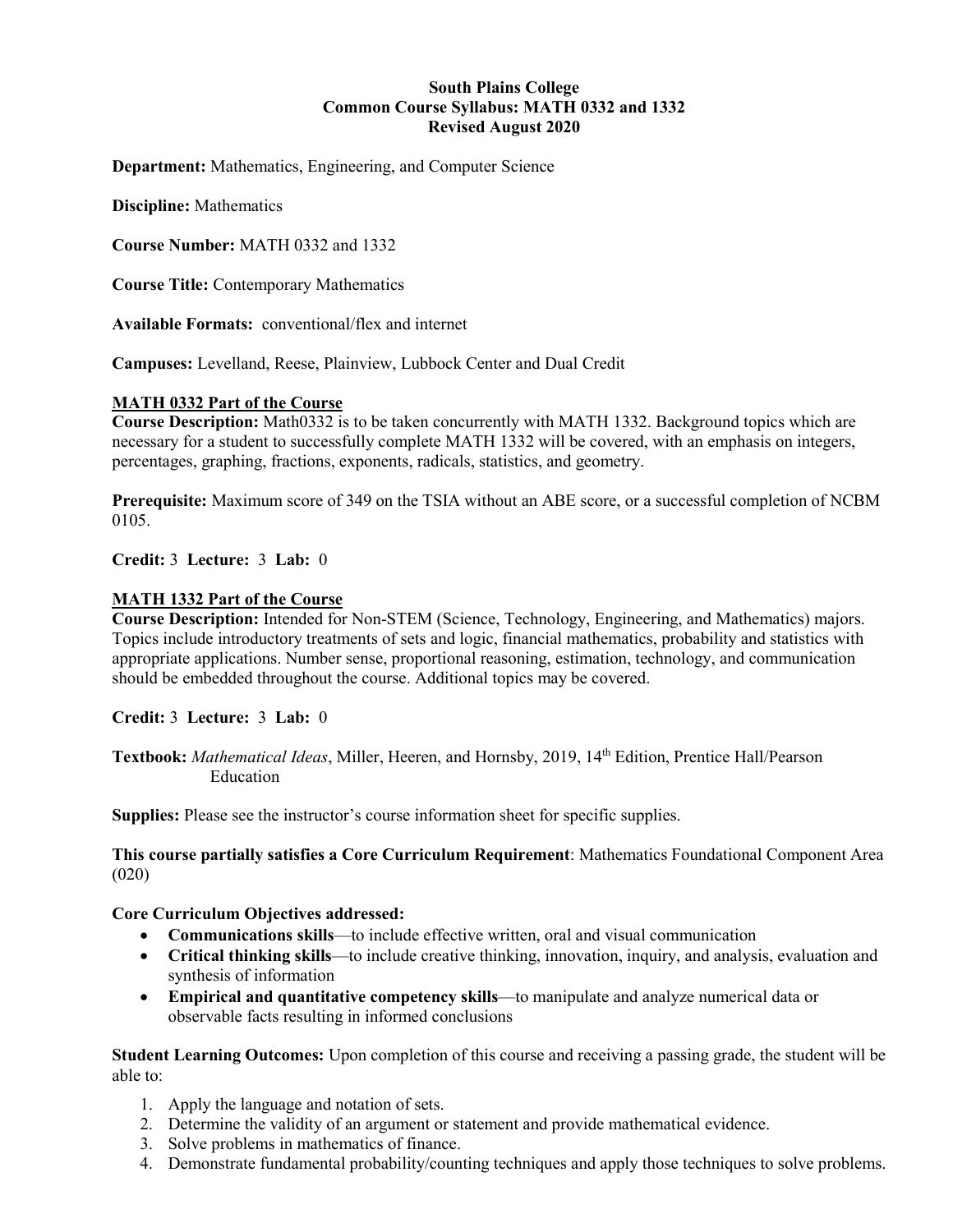- 5. Interpret and analyze various representations of data.
- 6. Demonstrate the ability to choose and analyze mathematical models to solve problems from real-world settings, including, but not limited to, personal finance, health literacy, and civic engagement.

**Student Learning Outcomes Assessment:** A pre- and post-test questions will be used to determine the extent of improvement that the students have gained during the semester

**Course Evaluation:** There will be departmental final exam questions given by all instructors.

**Attendance/Student Engagement Policy:** Attendance and effort are the most important activities for success in this course. The instructor maintains records of the student's engagement throughout the semester. The student will be allowed to miss twenty percent (20%) of class assignments for the semester, *for any reason*. Should this number be exceeded, the instructor has the right to drop the student with a grade of F or an X, depending on the instructor's discretion.

Plagiarism violations include, but are not limited to, the following:

- 1. Turning in a paper that has been purchased, borrowed, or downloaded from another student, an online term paper site, or a mail order term paper mill;
- 2. Cutting and pasting together information from books, articles, other papers, or online sites without providing proper documentation;
- 3. Using direct quotations (three or more words) from a source without showing them to be direct quotations and citing them; or
- 4. Missing in-text citations.

Cheating violations include, but are not limited to, the following:

- 1. Obtaining an examination by stealing or collusion;
- 2. Discovering the content of an examination before it is given;
- 3. Using an unauthorized source of information (notes, textbook, text messaging, internet, apps) during an examination, quiz, or homework assignment;
- 4. Entering an office or building to obtain an unfair advantage;
- 5. Taking an examination for another;
- 6. Altering grade records;
- 7. Copying another's work during an examination or on a homework assignment;
- 8. Rewriting another student's work in Peer Editing so that the writing is no longer the original student's;
- 9. Taking pictures of a test, test answers, or someone else's paper.

**COVID Syllabus Statement:** It is the policy of South Plains College for the Spring 2021 semester that as a condition of on-campus enrollment, all students are required to engage in safe behaviors to avoid the spread of COVID-19 in the SPC community. Such behaviors specifically include the requirement that all students properly wear CDC-compliant face coverings while in SPC buildings including in classrooms, labs, hallways, and restrooms. Failure to comply with this policy may result in dismissal from the current class session. If the student refuses to leave the classroom or lab after being dismissed, the student may be referred to the Dean of Students on the Levelland campus or the Dean/Director of external centers for Student Code of Conduct Violation. Students who believe they have been exposed or may be COVID-19 positive, must contact Health Services, DeEtte Edens, BSN, RN at (806) 716-2376 or dedens@southplainscollege.edu.

**Student Code of Conduct Policy**: Any successful learning experience requires mutual respect on the part of the student and the instructor. Neither instructor nor student should be subject to others' behavior that is rude, disruptive, intimidating, aggressive, or demeaning**.** Student conduct that disrupts the learning process or is deemed disrespectful or threatening shall not be tolerated and may lead to disciplinary action and/or removal from class.

**Diversity Statement:** In this class, the teacher will establish and support an environment that values and nurtures individual and group differences and encourages engagement and interaction. Understanding and respecting multiple experiences and perspectives will serve to challenge and stimulate all of us to learn about others, about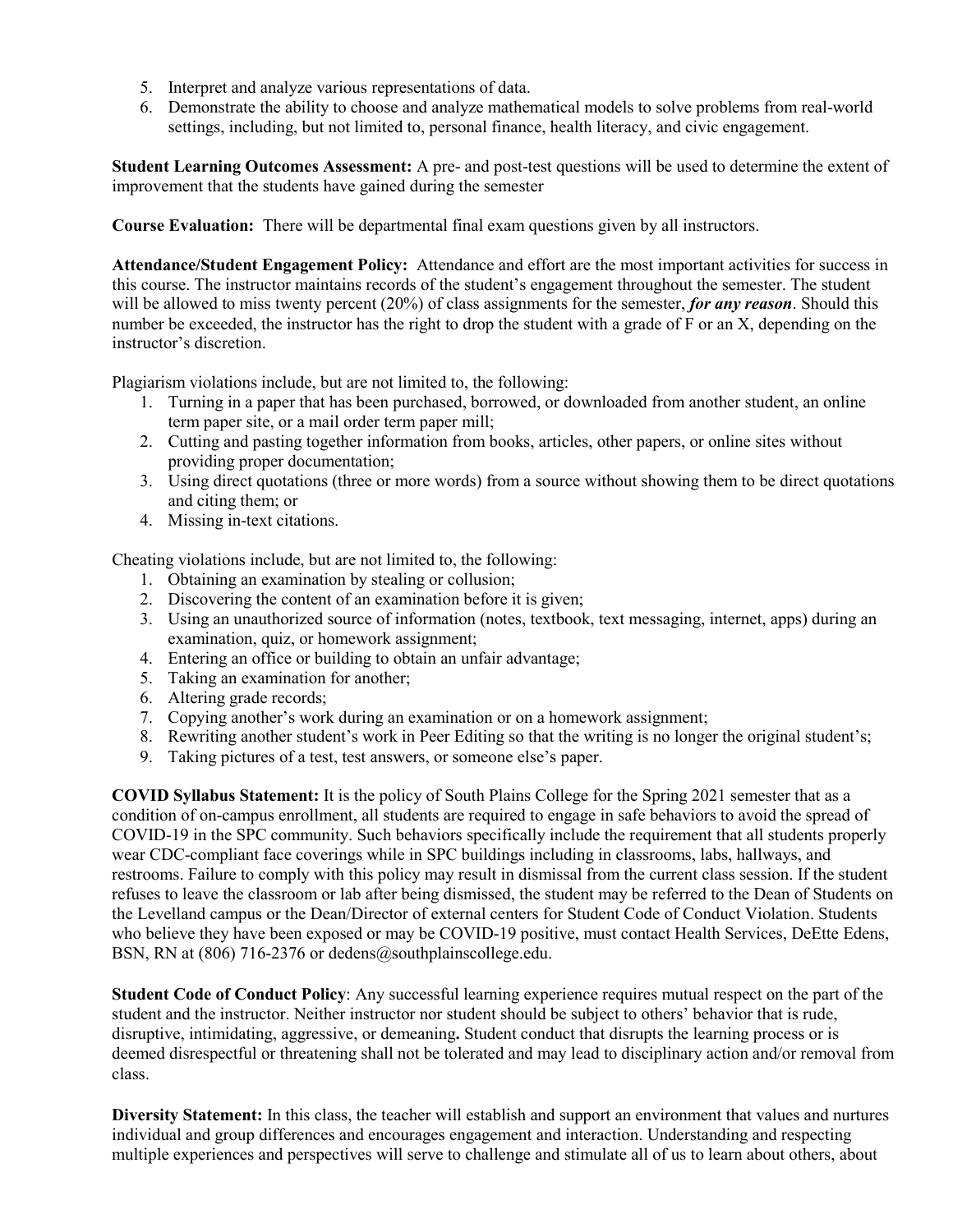the larger world and about ourselves. By promoting diversity and intellectual exchange, we will not only mirror society as it is, but also model society as it should and can be.

**Disability Statement:** Students with disabilities, including but not limited to physical, psychiatric, or learning disabilities, who wish to request accommodations in this class should notify the Disability Services Office early in the semester so that the appropriate arrangements may be made. In accordance with federal law, a student requesting accommodations must provide acceptable documentation of his/her disability to the Disability Services Office. For more information, call or visit the Disability Services Office at Levelland (Student Health & Wellness Office) 806-716-2577, Reese Center (Building 8) 806-716-4675, or Plainview Center (Main Office) 806-716- 4302 or 806-296-9611.

**Nondiscrimination Policy:** South Plains College does not discriminate on the basis of race, color, national origin, sex, disability or age in its programs and activities. The following person has been designated to handle inquiries regarding the non-discrimination policies: Vice President for Student Affairs, South Plains College, 1401 College Avenue, Box 5, Levelland, TX 79336. Phone number 806-716-2360.

**Title IX Pregnancy Accommodations Statement:** If you are pregnant, or have given birth within six months, Under Title IX you have a right to reasonable accommodations to help continue your education. To [activate](http://www.southplainscollege.edu/employees/manualshandbooks/facultyhandbook/sec4.php) accommodations you must submit a Title IX pregnancy accommodations request, along with specific medical documentation, to the Director of Health and Wellness. Once approved, notification will be sent to the student and instructors. It is the student's responsibility to work with the instructor to arrange accommodations. Contact the Director of Health and Wellness at 806-716-2362 or [email](http://www.southplainscollege.edu/employees/manualshandbooks/facultyhandbook/sec4.php) [cgilster@southplainscollege.edu](mailto:cgilster@southplainscollege.edu) for assistance.

**Campus Concealed Carry**: Texas Senate Bill - 11 (Government Code 411.2031, et al.) authorizes the carrying of a concealed handgun in South Plains College buildings only by persons who have been issued and are in possession of a Texas License to Carry a Handgun. Qualified law enforcement officers or those who are otherwise authorized to carry a concealed handgun in the State of Texas are also permitted to do so. Pursuant to Penal Code (PC) 46.035 and South Plains College policy, license holders may not carry a concealed handgun in restricted locations. For a list of locations and Frequently Asked Questions, please refer to the Campus Carry page at: <http://www.southplainscollege.edu/campuscarry.php>

Pursuant to PC 46.035, the open carrying of handguns is prohibited on all South Plains College campuses. Report violations to the College Police Department at 806-716-2396 or 9-1-1.

**SPC Bookstore Price Match Guarantee Policy:** If you find a lower price on a textbook, the South Plains College bookstore will match that price. The difference will be given to the student on a bookstore gift certificate! The gift certificate can be spent on anything in the store.

If students have already purchased textbooks and then find a better price later, the South Plains College bookstore will price match through the first week of the semester. The student must have a copy of the receipt and the book has to be in stock at the competition at the time of the price match.

The South Plains College bookstore will happily price match BN.com & books on Amazon noted as *ships from and sold by Amazon.com*. Online marketplaces such as *Other Sellers* on Amazon, Amazon's Warehouse Deals, *fulfilled by* Amazon, BN.com Marketplace, and peer-to-peer pricing are not eligible. They will price match the exact textbook, in the same edition and format, including all accompanying materials, like workbooks and CDs.

A textbook is only eligible for price match if it is in stock on a competitor's website at time of the price match request. Additional membership discounts and offers cannot be applied to the student's refund.

Price matching is only available on in-store purchases. Digital books, access codes sold via publisher sites, rentals and special orders are not eligible. Only one price match per title per customer is allowed.

*Note: The instructor reserves the right to modify the course syllabus and policies, as well as notify students of any changes, at any point during the semester.*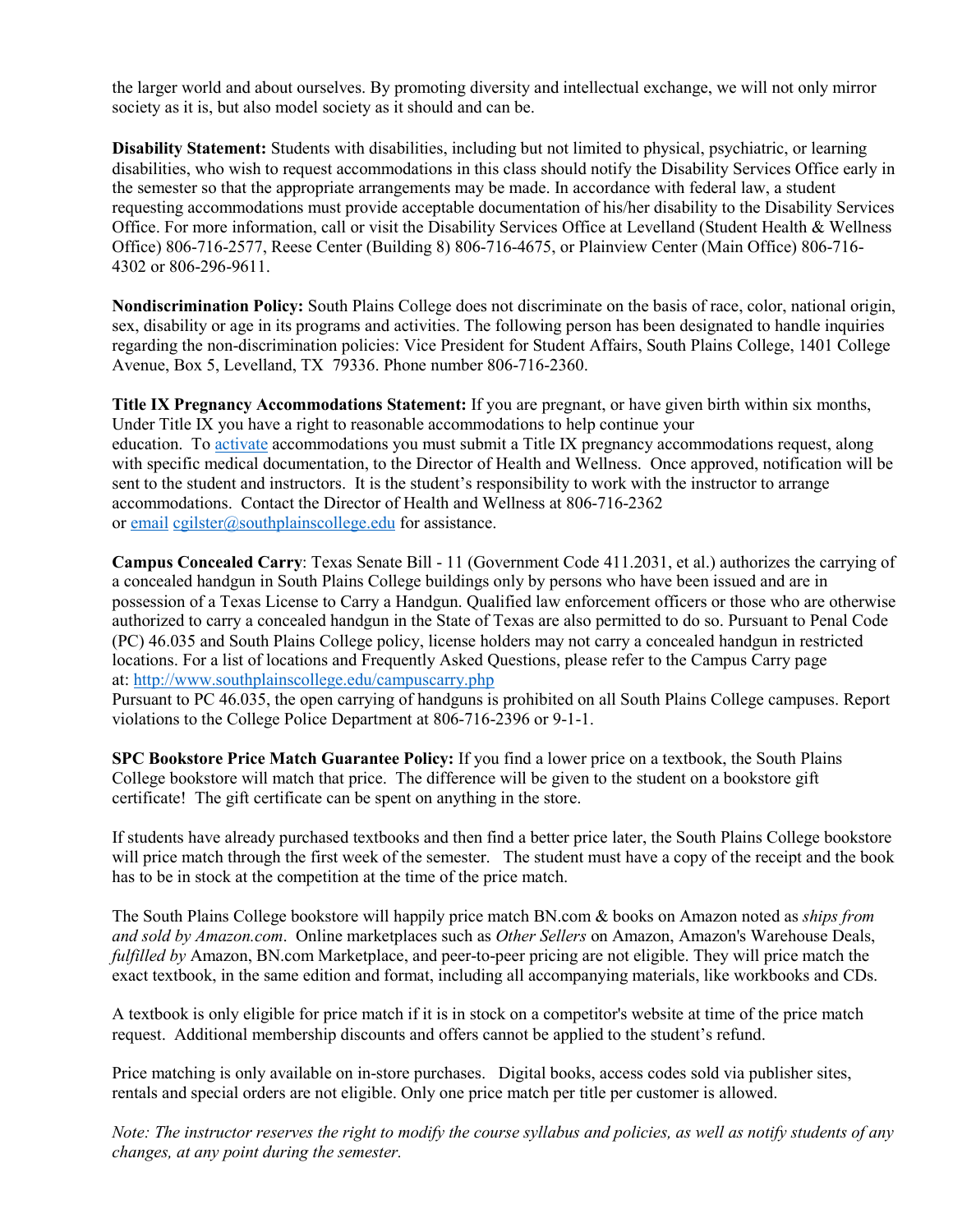## **Course-Specific Corequisite Contemporary Math Syllabus MATH0332/1332.C151 Spring 2021 Online Class**

**Instructor:** Leah Chenault **Office:** M106 **Telephone:** (806)716-2740

**Email:** [lchenault@southplainscollege.edu](mailto:lchenault@southplainscollege.edu) (preferred method of contact)

**Office Hours:** As listed below or by appointment. I will be in my office on the Levelland campus during face to face (F2F) times listed below if you wish to meet in person. I will be online (via Zoom or something similar) during the office hours listed as virtual. You are welcome to pop in and out of my virtual office hours during that virtual time without scheduling a meeting. I will post the virtual office hour information/invite on Blackboard if you wish to join. If you do join virtually and I am helping someone else, please be patient and wait your turn. *If you need to schedule a time to meet outside of the office hours below, please email me to set up a time.* 

| Mondav                    | Tuesday     | Wednesdav                                | Thursday    | Fridav                         |
|---------------------------|-------------|------------------------------------------|-------------|--------------------------------|
| Virtual: 9:30 am-10:45 am | Bv          | Virtual: 9:30 am-10:45 am                | Bv          | Virtual: $8:30$ am $-10:00$ am |
| F2F: 1:00 pm $- 2:15$ pm  | appointment | $F2F: 1:00 \text{ pm} - 2:15 \text{ pm}$ | appointment | F2F: 10:00 am $-$ 11:30 am     |

**Email Correspondence:** Our primary forms of communication will be Blackboard announcements as well as email. If you have a private question, email is the preferred method of contact. You are expected to use your SPC email address to do so. Due to privacy concerns, I will not reply to an email from you from a different email address. Please give me up to 24 hours to respond to questions sent via email. If you email about a specific homework question, please include a picture of the question and the work that you have tried in the email. If you need/want to set up a meeting because you don't feel your question can be answered adequately via email, either come by during office hours or email me to set up a meeting time (meeting can be either virtual or face-to-face).

**Disclaimer:** The instructor reserves the right to alter any class policies/dates as deemed necessary by the instructor. If there are any changes, they will be announced **via an announcement in Blackboard.** 

**Showing Work:** To receive full credit on an assignment, you must show all work that leads to your answer(s). The work must be legible, make sense and be easy to follow. All work and answers must be handwritten.

**Notes, Homework and Test Submissions:** All notes, homework and tests will need to be submitted as a PDF file over Blackboard by the due date and time. An "assignment" will include both the notes and homework for the section(s). The only assignments that will not include notes are the unit reviews as well as your tests. Only one PDF file per assignment should be submitted. I will not take any files that are not PDFs and I will not take any submissions over email. If you have a scanner, you can create your PDF with it. If you do not have a scanner (that's fine…I don't have one either), you will need to create your PDF by taking photos on your phone. I will post a document in Blackboard that describe how to create a PDF from your phone using the CamScanner app, which I recommend using to create your PDFs. Always double check your PDF before submitting to make sure you have included the entire assignment and that the work is legible. Also, you should receive a submission confirmation after the document is submitted. If you mess up your first submission, you can always resubmit the assignment right up until the due date and time. However, after the due date has passed, I will not accept any resubmission. I encourage you to submit things early just in case you have trouble. I will only grade the last submission that you made for an assignment.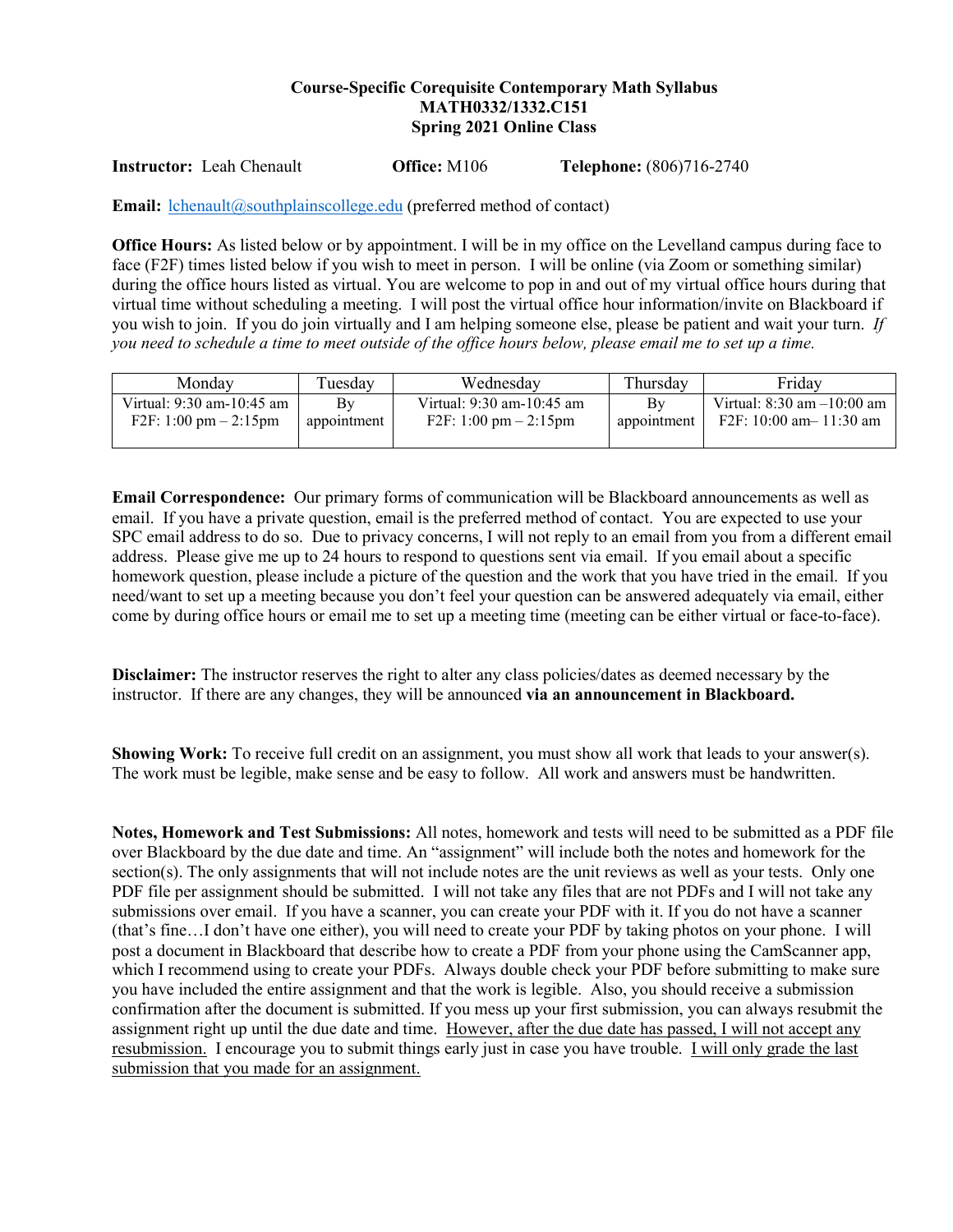## **Course Supplies:**

- Required: Textbook*. Mathematical Ideas,* Miller, Heeren, Hornsby and Heeren, 2020, 14th Edition, Pearson Education. You can purchase either a hard copy or a digital version of the textbook. If you elect to get the digital version, you do **NOT** need to purchase the MyLab Math with it. The least expensive route is to rent a digital copy. You can do so directly from Pearson at [https://www.pearson.com/store/p/mathematical-ideas-loose-leaf-edition/P100001288090?viewAll=true.](https://www.pearson.com/store/p/mathematical-ideas-loose-leaf-edition/P100001288090?viewAll=true) You could also purchase a copy via the SPC bookstore. The bookstore has a price-match policy. Just make sure that if you do purchase via the SPC bookstore, you do not purchase the MyLab Math.
- Required: Scientific Calculator (with log, ln, sin, cos and tan). Suggested TI-30XIIS. They are inexpensive and user friendly. Graphing calculators are not allowed. There may be some assignments where you are not allowed to use any calculator.
- Required: A computer with high-speed internet access and a webcam. You need to check both the audio and video on the computer/webcam to make sure everything us functioning.
- Required: Notebook paper, graph paper (available to print on blackboard), at least ten 3 by 5 notecards, pencils, and erasers.
- Recommended: Printed notes slides. A blank copy of the notes will be posted on Blackboard. I recommend that you print out all of the notes slides so that you can just fill them in as you watch the notes videos. If you don't have a printer at home (I understand!), you can print them out in the labs at SPC. If you don't print them out, you will be expected to write all of the information down (including definitions and problems typed on the slides) and fill in the work from the video. Remember that you will be required to turn in your notes with your homework questions!
- Recommended: Large 3 ring binder with dividers to keep all notes and homework organized.
- Warning: Do not expect your instructor to have supplies for you to borrow.

**Attendance:** Course attendance will be taken via your completed notes, homework and tests. If you fail to complete and turn in an assignment (*for any reason*) by the specified date and time, then you will receive an absence. Per South Plains College math department policy, you will be administratively dropped from the course if your number of missed assignments goes over 20% of all assignments. For this class, if the number of items (including assignments and tests) you fail to turn in goes over **ten**, you will be dropped from the class with either an X (if you exceed that number before the drop date) or an F (if you exceed that number after the drop date).

## **Daily Assignments (Notes and Homework):**

- Homework will be assigned for each notes section. If the homework assignment is out of the book, I will assign odd questions so that you can check your answers in the back of the book (just make sure you show your work that leads to that answer). If the homework assignment is a worksheet (all of our chapter reviews are worksheets), I will post a key for that assignment on Blackboard. If the assignment is a worksheet, you can either print it and fill in the worksheet or you can just do the assignment on notebook paper.
- You will turn in each assignment as one PDF file. I will not take any assignment that is not one PDF file.
- Required notes and homework are due at the date and time specified. Late assignments will not be accepted. If you are wondering if your assignment was submitted, check your SPC email. You should receive a submission confirmation with the date and time the assignment was submitted. If you don't get a submission confirmation, then I did not get the assignment.
- Each assignment will be graded as follows:
	- 1. Notes are submitted and completely filled out by you using the notes videos. If you did not print off the note slides in advance, this will include writing the definitions and questions as well as showing the work for the problems. (25% of assignment grade)
	- 2. Completion of assigned homework questions (25% of assignment grade)
	- 3. I will spot check 3-5 questions on each homework submission (50% of assignment grade)
- To receive full credit on homework problems that are graded, you must show work that is legible and it must make sense.
- At the end of the class, the lowest 4 daily assignment grades will be dropped.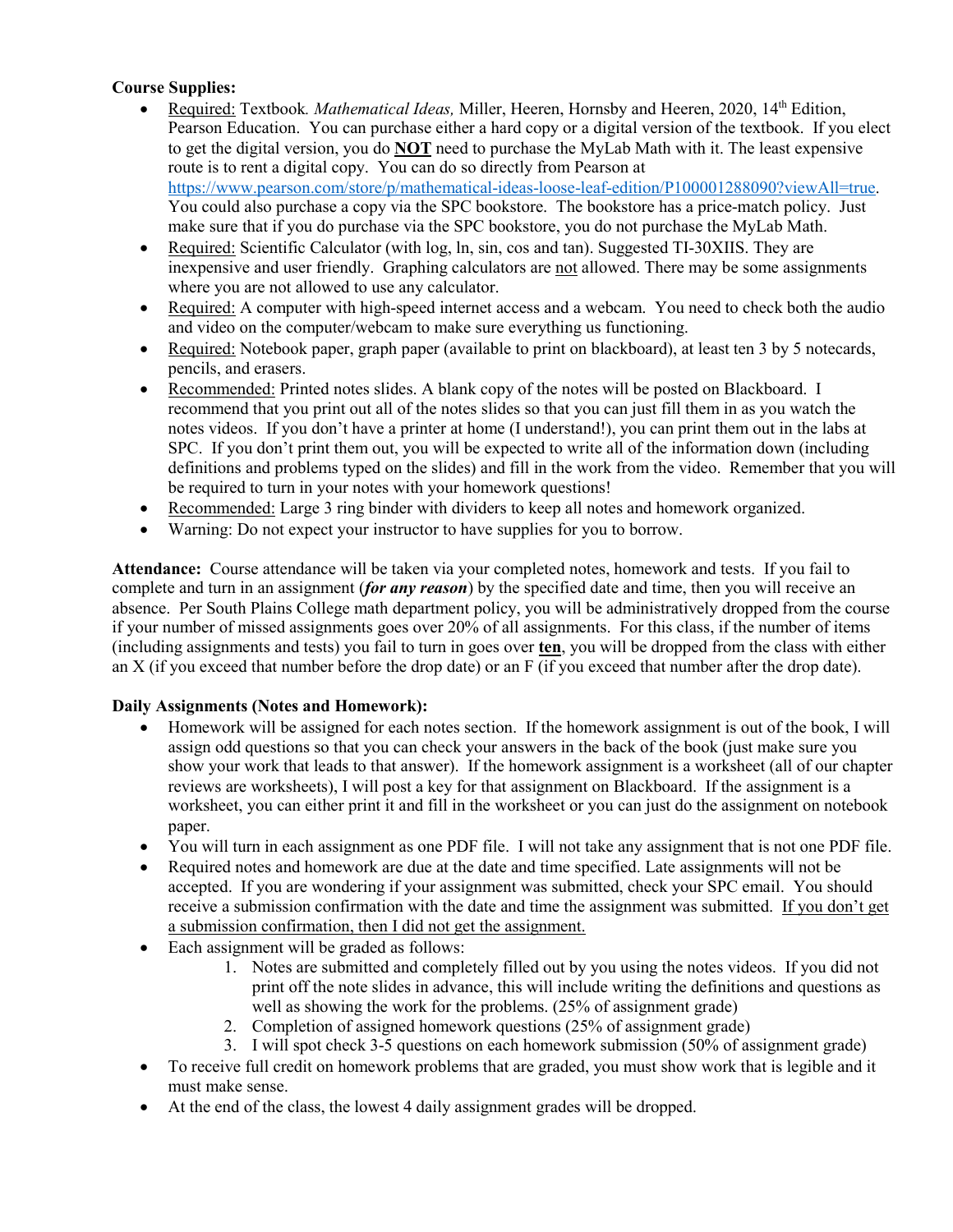#### **Exams:**

- 6 Unit Exams. Tests must be completed in the time window given (see the schedule below for test days and times).
- The Final Exam is comprehensive.
- Exams will be conducted online and will be proctored with a webcam with audio. More information can be found below.
- There are no exemptions for the final.
- If you are going to miss an exam, contact your instructor immediately (preferably prior to the exam). Make up exams are very rare and only provided under extreme, documented circumstances.
- If your grade on your final exam is higher than one of the unit tests, I will replace that unit test grade with your final exam grade.
- You must show all work to received credit for each individual problem on exams.

## **Online Exam Policies and Procedures:**

- You do not have to print off the exam unless you just want to do so. A PDF of the notebook paper that you used to do the questions is sufficient.
- Tests must be completed in the time window given (see the schedule below for test days and times). You are expected to be online during those times. The test will only be posted on Blackboard during that time interval.
- Enrollment in the course is an agreement to abide by and accept all terms for online testing. Online exams within this course will require online proctoring. Therefore, students will be required to have a webcam (USB or internal) with a microphone when taking an exam. Students understand that this remote recording device is purchased and controlled by the student and that recordings from any private residence must be done with the permission of any person residing in the residence. To avoid any concerns in this regard, students should select private spaces for the testing. Students must ensure that any recordings do not invade any third party privacy rights and accept all responsibility and liability for violations of any third party privacy concerns.
- I will use Zoom to virtually monitor exams. All testing sessions will be recorded.
- The webcam/video must show both you and your work space at all times during the exam. Your exam workspace should include your writing utensil, blank notebook paper, a 3 by 5 notecard (if allowed), your calculator and your computer's keyboard. If I can't see both you and your workspace throughout the exam, you will receive a zero.
- If there is anything else in your workspace, you will receive a zero on the exam. You should not have out any electronic devices (cell phone, another computer etc) or notes during the exam.
- The exam itself will be posted on Blackboard and you should be able to have it open on your computer screen during the exam. That is all that should be on your computer screen until you are finished with the exam. Surfing the internet during the exam is prohibited and will result in a zero.
- You should find a private place to test where you will not be interrupted. You should be the only person in the room where you are testing. If I see or hear other people in the room with you, then you will get a zero on the exam.
- There is no talking during the exam. The computer will be recording both audio and video.
- All electronic communication devices (phones, smart watches etc) must be put away during exams. Failure to do so will result in a grade of zero on the exam.
- The video and audio should not be cut off until you have submitted the test over Blackboard.
- When you are done with an exam, you will submit it as a PDF file over Blackboard by the specified time. If you use your cellphone to create your PDF, you may get it out for this part of the exam. This is the only time you are allowed to have your phone out. However, you are not allowed to change/write anything else on the exam once your cell phone is out.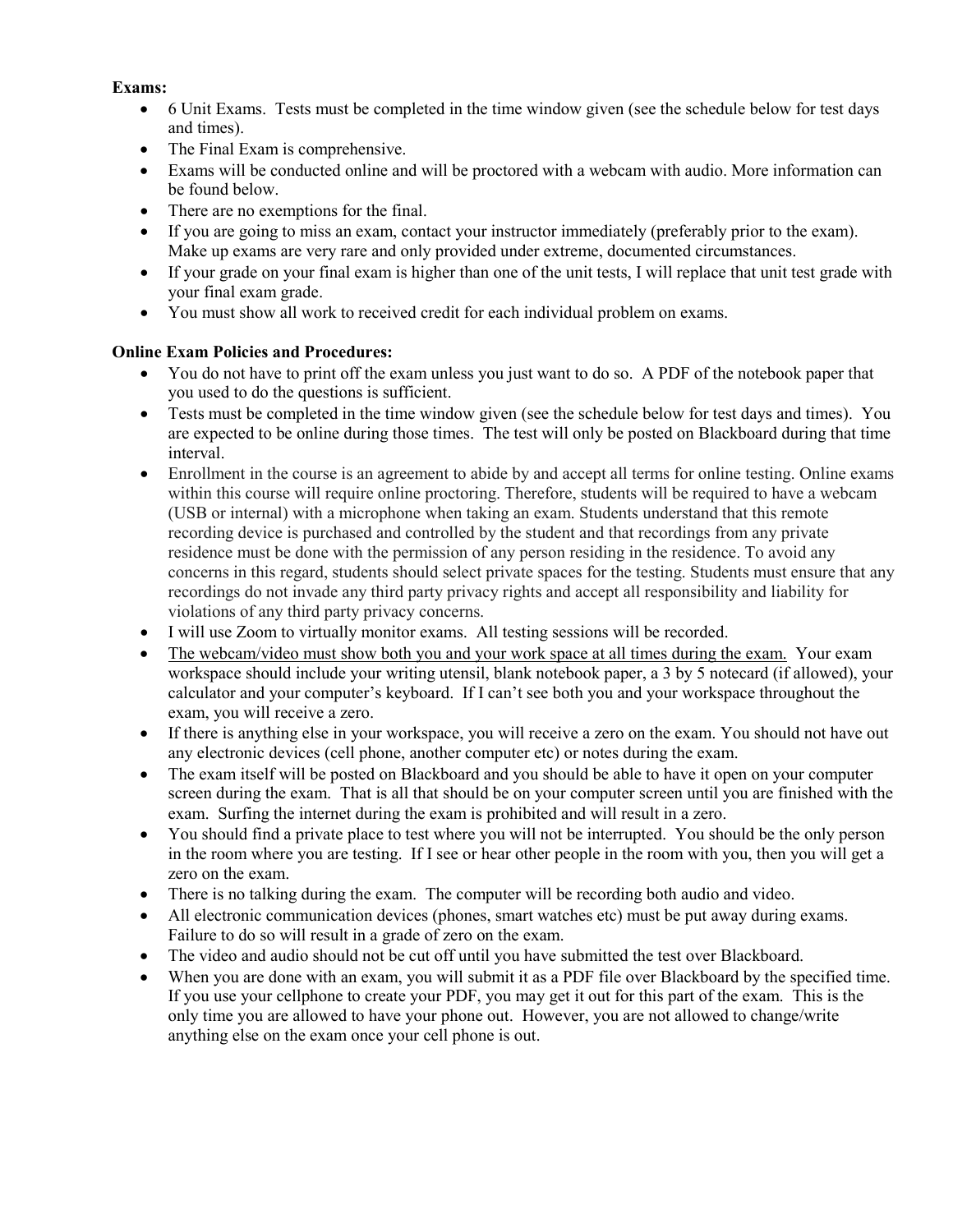#### **Grading Formula:**

Class attendance and a strong work ethic do not guarantee a passing grade. However, these two things are extremely important and do increase the likelihood of passing. The final responsibility for learning lies with the student. The final letter grade for this course will be based on the following:

- 6 Unit Tests at 10% each ..............................60%
- Daily Assignment Average...........................15%
- Final Exam Grade..........................................25%

**Final Grade Determination:** A 90-100 B 80-89 C 70-79 D 60-69 F 59 or below

**Corequisite Grade Information:** In order to be in this class, you must register for two separate math classes (MATH 0332 and MATH 1332). Although these are two separate classes on paper (two classes at three credit hours each), your final grade in each class will be the same. Your current average can be found on Blackboard throughout the semester so you should know where you stand.

**Reviewing Grades on Blackboard:** After I grade your assignments submitted virtually, you should be able to log into Blackboard to not only see your grade but to also see any notes that I made on your submitted PDFs. You will also be able to view your current average.

#### **Academic Dishonesty:**

Academic dishonesty will not be tolerated. Please see the list of things that constitute plagiarism and cheating in the general 0332/1332 syllabus above. If you violate anything on those lists, you will receive a zero on the assignment/test and could be subject to other actions outlined in the South Plains College Student Code of Conduct.

#### **Resources:**

- Blackboard! Since this class is online, Blackboard is the hub of the class. The course syllabus, calendar, gradebook, "how to" files, notes handouts, notes videos, and assignments will be available on Blackboard.
- I am available to help you! You may visit with me (either face to face or virtually) during office hours. Also, feel free to email me questions at lchenault@southplainscollege.edu. When you email me, please give me up to 24 hours to respond. My response will be faster during the work week than it will be on weekends.
- Peer tutoring is available via SPC. Students may book face-to-face or virtual sessions. Students may book a face-to-face session with no advanced notice needed, so long as there is an appointment slot open. This will allow students to still have the chance to "walk-in". Live virtual sessions with SPC tutors will need to be booked at least 4 hours in advance to allow the tutor time to ensure he/she has access to all needed equipment. Students may book appointments up to 30 days prior to the day and time they wish to schedule. To schedule a tutoring session, go to the SPC Tutoring webpage here [http://www.southplainscollege.edu/exploreprograms/artsandsciences/teacheredtutoring.php,](http://www.southplainscollege.edu/exploreprograms/artsandsciences/teacheredtutoring.php) or go to the SPC webpage, click on Student Services, click on Tutoring.
- Peer tutoring is also available online via Tutor.com. There is a link to Tutor.com on Blackboard and you should use that link to access the service. The current hours for the Tutor.com service are 8:00 p.m. – 8:00 a.m. Monday through Friday and from 6:00 p.m. Friday to 8:00 a.m. on Monday.
- Free tutorial videos are available at the following sites[: http://www.mathtv.com/](http://www.mathtv.com/) and [http://www.khanacademy.org/.](http://www.khanacademy.org/)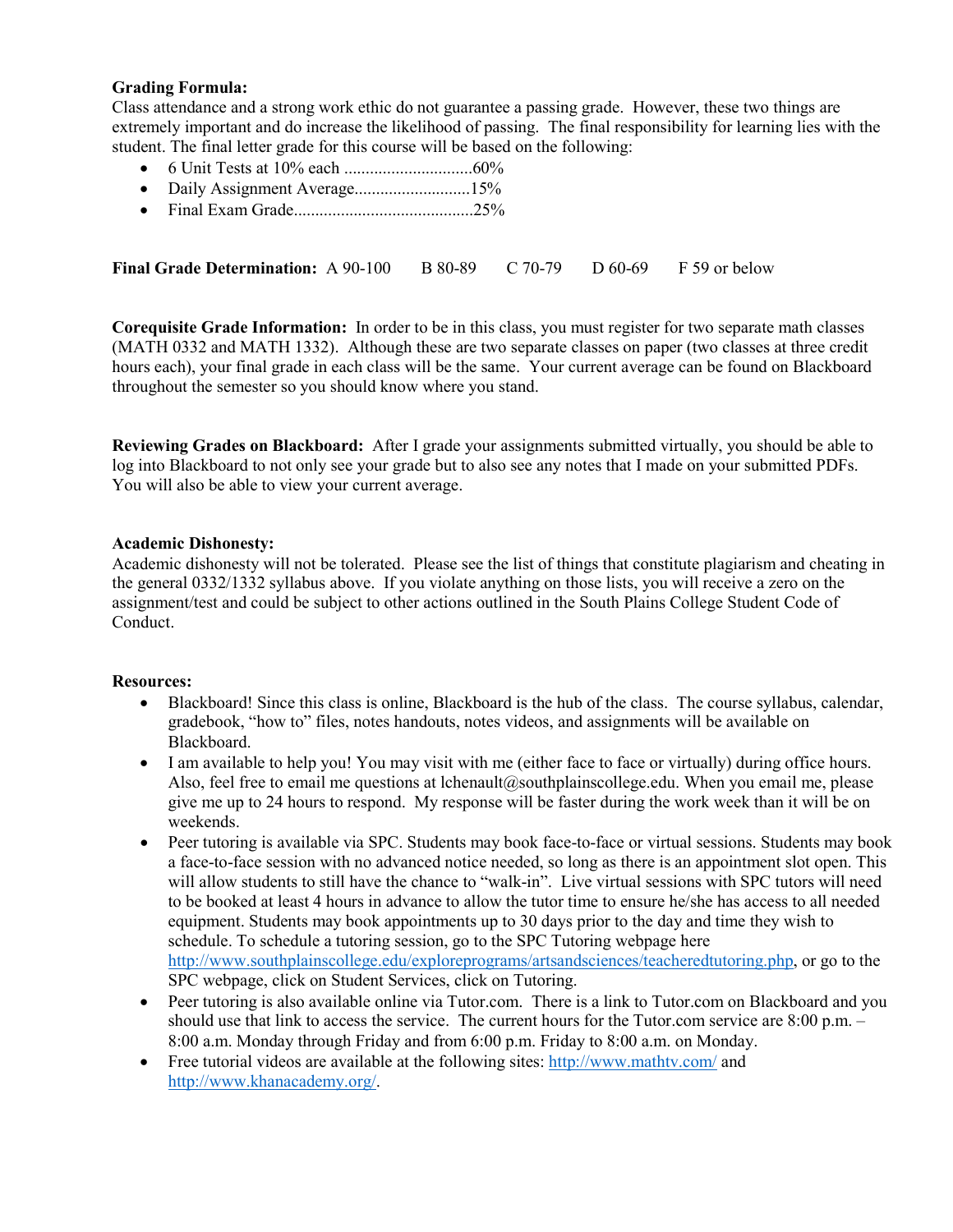**Withdrawal Policy:** As required by Texas Education Code Section 51.907, all new students who enroll in a Texas public institution of higher education for the first time beginning with the 2007 fall semester and thereafter, are limited to six course drops throughout their entire undergraduate career. All course drops, including those initiated by students or faculty and any course a transfer student has dropped at another institution, automatically count toward the limit. After six grades of W are received, students must receive grades of A, B, C, D, or F in all courses. There are other exemptions from the six-drop limit and students should consult with a Counselor/Educational Planner before they drop courses to determine these exemptions. Students receiving financial aid must get in touch with the Financial Aid Office before withdrawing from a course. It is the student's responsibility to drop. Excessive absences will result in an administrative withdrawal with a Grade of X or F. If you plan to withdraw, please consult with the instructor immediately. **Note: The last day to drop with a grade of W is Thursday, April 29, 2021.** 

## **Instructor Expectations for Spring 2021:**

- Wear a mask.
- Social distance.
- Keep hands clean through washing and/or hand sanitizer.
- Communicate important course messages via Blackboard announcements and SPC email.
- Answer all emails within 24 hours.
- Keep Blackboard course updated and current. This includes all notes, videos, assignments, and grades.
- Grade coursework and return with detailed feedback.

#### **Student Expectations for Spring 2021:**

- Wear a mask when in buildings on campus
- Social distance when on campus.
- Keep hands clean through washing and/or hand sanitizer when on campus.
- Check Blackboard daily.
- Check your SPC email account daily. All electronic communication with the instructor should take place via your SPC email account. Please consider that it is hard to read tone from email so let's give each other the benefit of the doubt. If you email about a specific homework question, please include a picture of the question and the work that you have tried in the email.
- Watch assigned notes videos well before the assignment due date and take notes.
- Turn assignments in on time.
- Be aware of upcoming assignment and test due dates and times.
- Communicate with your instructor if something comes up.
- Ask questions when you have them.

#### **Succeeding in a Math Class:**

- Be mentally present! Pay when watching online notes videos and take good notes.
- Plan ahead. Do homework early enough before the due date that you will have time to ask questions or seek help if you need it.
- Don't wait until the last minute to submit virtual assignments. If a Blackboard assignment is due by 6:00 p.m., as soon the clock strikes 6:00 p.m., you will no longer be able to submit on Blackboard. I will not take late assignments.
- For every hour spent in class (this class is roughly 6 classroom hours per week), you should expect to spend 2-3 hours outside of class working on this course. This includes time spent on homework and studying for exams.
- Get help as soon as you feel yourself falling behind! Don't wait!
- All notes videos and assignments for the course are posted on Blackboard. If you want to get ahead, that is encouraged.
- I have found that the best way for a student to study for a math exam is to practice working problems over and over.
- Everyone learns and studies differently. I encourage you to seek out and find what works best for you.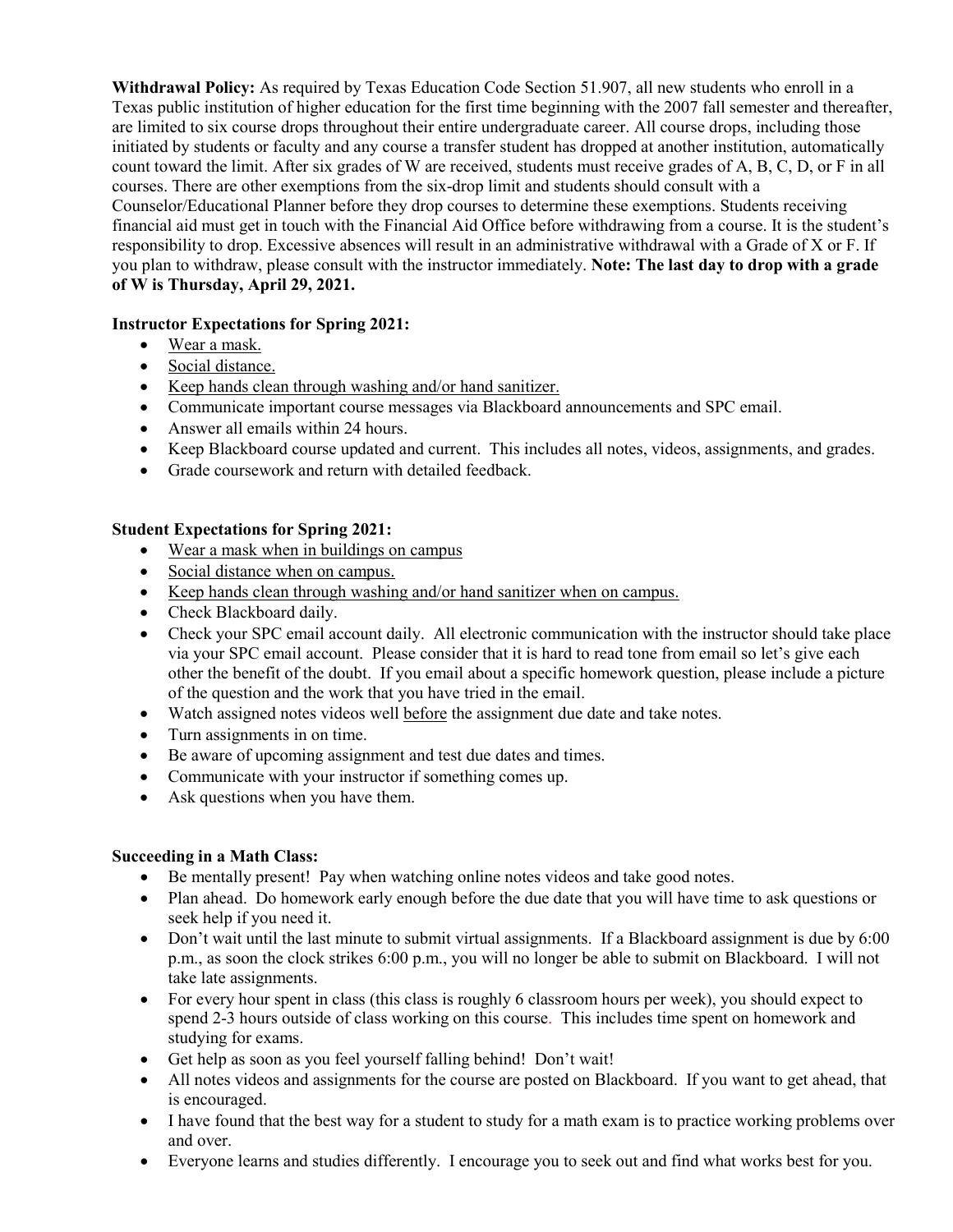#### **Contemporary Mathematics Tentative Course Outline – Spring 2021 Math 0332.C151 and Math 1332.C151 (Online Class)**

**Week Date Day Lesson/Assignment** 1 Jan  $18^{th}$  Mon MLK Holiday Jan 19<sup>th</sup> Tues **Spring Semester Begins** Jan 20<sup>th</sup> Wed **Assignment #1:** You should submit to me a PDF of the last page of the syllabus with your signature and information. If you don't have a printer, then write out everything on a piece of notebook paper (including the "I certify that I have read and understood…" statement) and submit a PDF of that notebook paper. Please submit that PDF over Blackboard by Wednesday, January  $20<sup>th</sup>$  at 6:00 p.m. If you submit correctly and on time, then I will give you a 100 for your first homework grade. Jan  $21^{st}$  Thurs 2 **Jan 25<sup>th</sup> Mon** Assignment #2: Watch notes video and take notes for section 6.2 (Order of Operations). Then complete the required homework questions for that section. A PDF of all notes and homework problems (make sure you show work) must be submitted via Blackboard by 6:00 p.m. on Monday, January 25<sup>th</sup>. The order of the items in your PDF should be: 6.2 notes, 6.2 homework. **Assignment #3:** Watch notes video and take notes for section 6.3 (Rational Numbers and Decimal Representations). Then complete the required homework questions for that section. A PDF of all notes and homework problems (make sure you show work) must be submitted via Blackboard by 6:00 p.m. on Monday, January  $25<sup>th</sup>$ . The order of the items in your PDF should be: 6.3 notes, 6.3 homework. Jan  $26<sup>th</sup>$  Tues Jan 27<sup>th</sup> Wed **Assignment #4:** Watch notes video and take notes for section 7.1 (Solving Linear Equations continued). Then complete the required homework questions for that section. A PDF of all notes and homework problems (make sure you show work) must be submitted via Blackboard by 6:00 p.m. on Wednesday, January  $27<sup>th</sup>$ . The order of the items in your PDF should be: 7.1 notes, 7.1 homework. **Assignment #5:** Watch notes video and take notes for section 7.2 (Applications of Linear Equations). Then complete the required homework questions for that section. A PDF of all notes and homework problems (make sure you show work) must be submitted via Blackboard by 6:00 p.m. on Wednesday, January  $27<sup>th</sup>$ . The order of the items in your PDF should be: 7.2 notes, 7.2 homework. **Practice Test tonight! We are going to do a virtual practice test run this evening from 6:00 to 6:30 so that you can work the technological and testing space "issues" out before the actual test next week. More info will be sent out.**  Jan  $28<sup>th</sup>$  Thurs

*\*\*\*Even though this is a six hour class (it would meet four times a week if it were face-to-face), we are only going to turn in assignments twice a week. This will give you more flexibility with the times you choose to work on the class.\*\*\**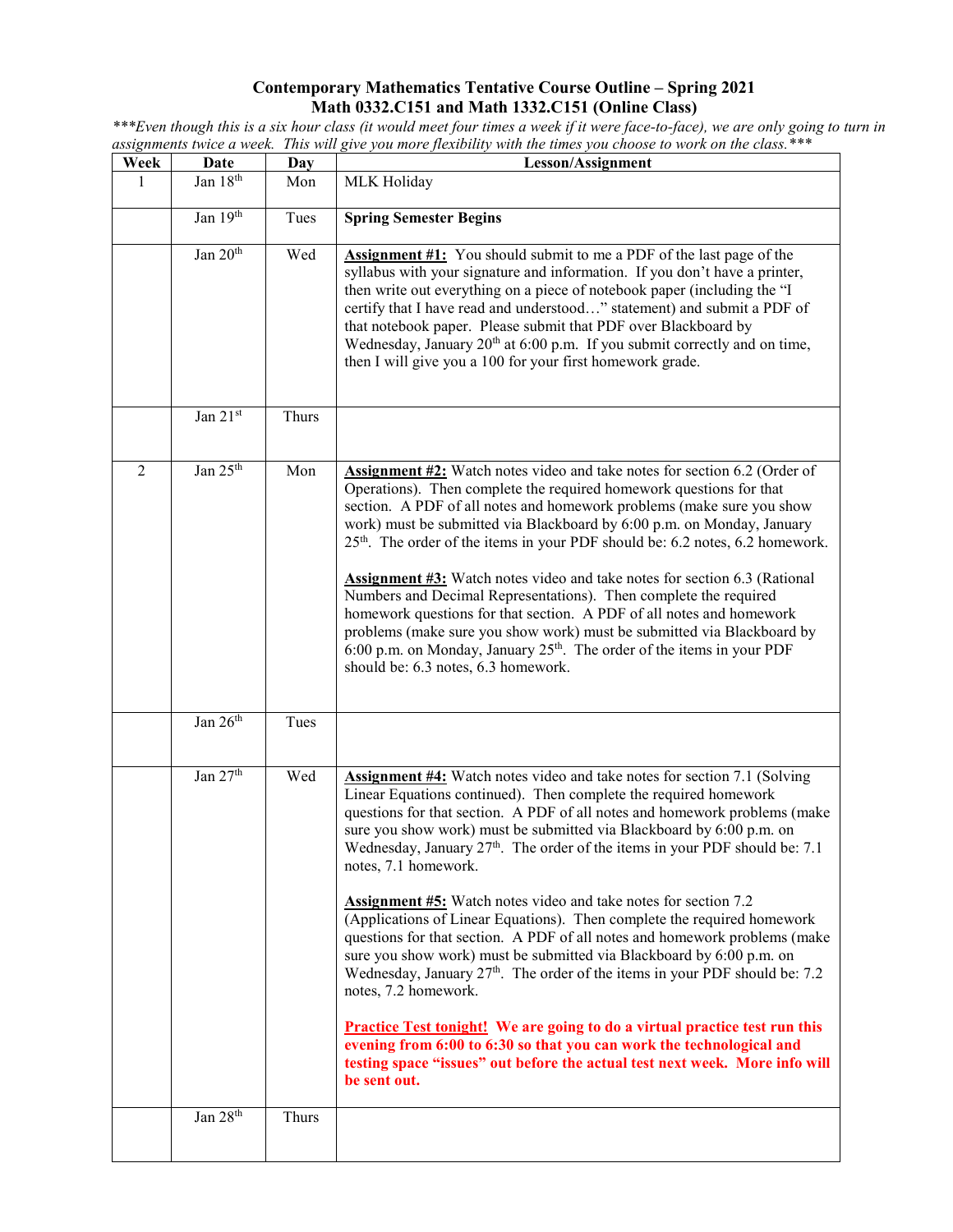| $\overline{3}$ | Feb 1st              | Mon   | <b>Assignment #6:</b> Watch notes video and take notes for section 7.6<br>(Polynomial Operations). Then complete the required homework questions<br>for that section. A PDF of all notes and homework problems (make sure you<br>show work) must be submitted via Blackboard by 6:00 p.m. on Monday,<br>February 1 <sup>st</sup> . The order of the items in your PDF should be: 7.6 notes, 7.6<br>homework.<br><b>Assignment #7:</b> Watch notes video and take notes for section 7.7 (Solving<br>Quadratic Equations). Then complete the required homework questions for<br>that section. A PDF of all notes and homework problems (make sure you<br>show work) must be submitted via Blackboard by 6:00 p.m. on Monday,<br>February 1 <sup>st</sup> . The order of the items in your PDF should be: 7.7 notes, 7.7<br>homework.                                            |
|----------------|----------------------|-------|-------------------------------------------------------------------------------------------------------------------------------------------------------------------------------------------------------------------------------------------------------------------------------------------------------------------------------------------------------------------------------------------------------------------------------------------------------------------------------------------------------------------------------------------------------------------------------------------------------------------------------------------------------------------------------------------------------------------------------------------------------------------------------------------------------------------------------------------------------------------------------|
|                | Feb $2nd$            | Tues  |                                                                                                                                                                                                                                                                                                                                                                                                                                                                                                                                                                                                                                                                                                                                                                                                                                                                               |
|                | Feb 3rd              | Wed   | <b>Assignment #8: Unit 1 Review</b> - A pdf of your completed review should be<br>submitted via Blackboard by 5:30 p.m. on Wednesday, February 3rd. You do<br>not have the print off the review unless you just want to do so. A PDF of the<br>notebook paper is sufficient.<br><b>Exam #1 (Algebra Part I)</b> will be on Wednesday, February $3^{rd}$ from $5:30$<br>p.m. to 7:30 p.m. Work must be submitted by pdf via Blackboard by<br>7:30 p.m.                                                                                                                                                                                                                                                                                                                                                                                                                         |
|                | Feb 4 <sup>th</sup>  | Thurs |                                                                                                                                                                                                                                                                                                                                                                                                                                                                                                                                                                                                                                                                                                                                                                                                                                                                               |
| 4              | Feb 8 <sup>th</sup>  | Mon   | <b>Assignment #9:</b> Watch notes video and take notes for section 8.1<br>(Rectangular Coordinate System, Distance and Midpoint). Then complete the<br>required homework questions for that section. A PDF of all notes and<br>homework problems (make sure you show work) must be submitted via<br>Blackboard by 6:00 p.m. on Monday, February 8 <sup>th</sup> . The order of the items in<br>your PDF should be: 8.1 notes, 8.1 homework.<br><b>Assignment #10:</b> Watch notes video and take notes for section 8.2 (Lines,<br>Slope and Average Rate of Change). Then complete the required homework<br>questions for that section. A PDF of all notes and homework problems (make<br>sure vou show work must be submitted via Blackboard by 6:00 p.m. on<br>Monday, February 8 <sup>th</sup> . The order of the items in your PDF should be: 8.2<br>notes, 8.2 homework. |
|                | Feb 9th              | Tues  |                                                                                                                                                                                                                                                                                                                                                                                                                                                                                                                                                                                                                                                                                                                                                                                                                                                                               |
|                | Feb 10 <sup>th</sup> | Wed   | <b>Assignment #11:</b> Watch notes video and take notes for section 8.3<br>(Equations of Lines). Then complete the required homework questions for<br>that section. A PDF of all notes and homework problems (make sure you<br>show work) must be submitted via Blackboard by 6:00 p.m. on Wednesday,<br>February 10 <sup>th</sup> . The order of the items in your PDF should be: 8.3 notes, 8.3<br>homework.<br><b>Assignment #12:</b> Watch notes video and take notes for section 8.4 (Linear<br>Functions, Graphs and Models). Then complete the required homework<br>questions for that section. A PDF of all notes and homework problems (make<br>sure you show work) must be submitted via Blackboard by 6:00 p.m. on<br>Wednesday, February 10 <sup>th</sup> . The order of the items in your PDF should be: 8.4<br>notes, 8.4 homework.                             |
|                | Feb 11 <sup>th</sup> | Thurs |                                                                                                                                                                                                                                                                                                                                                                                                                                                                                                                                                                                                                                                                                                                                                                                                                                                                               |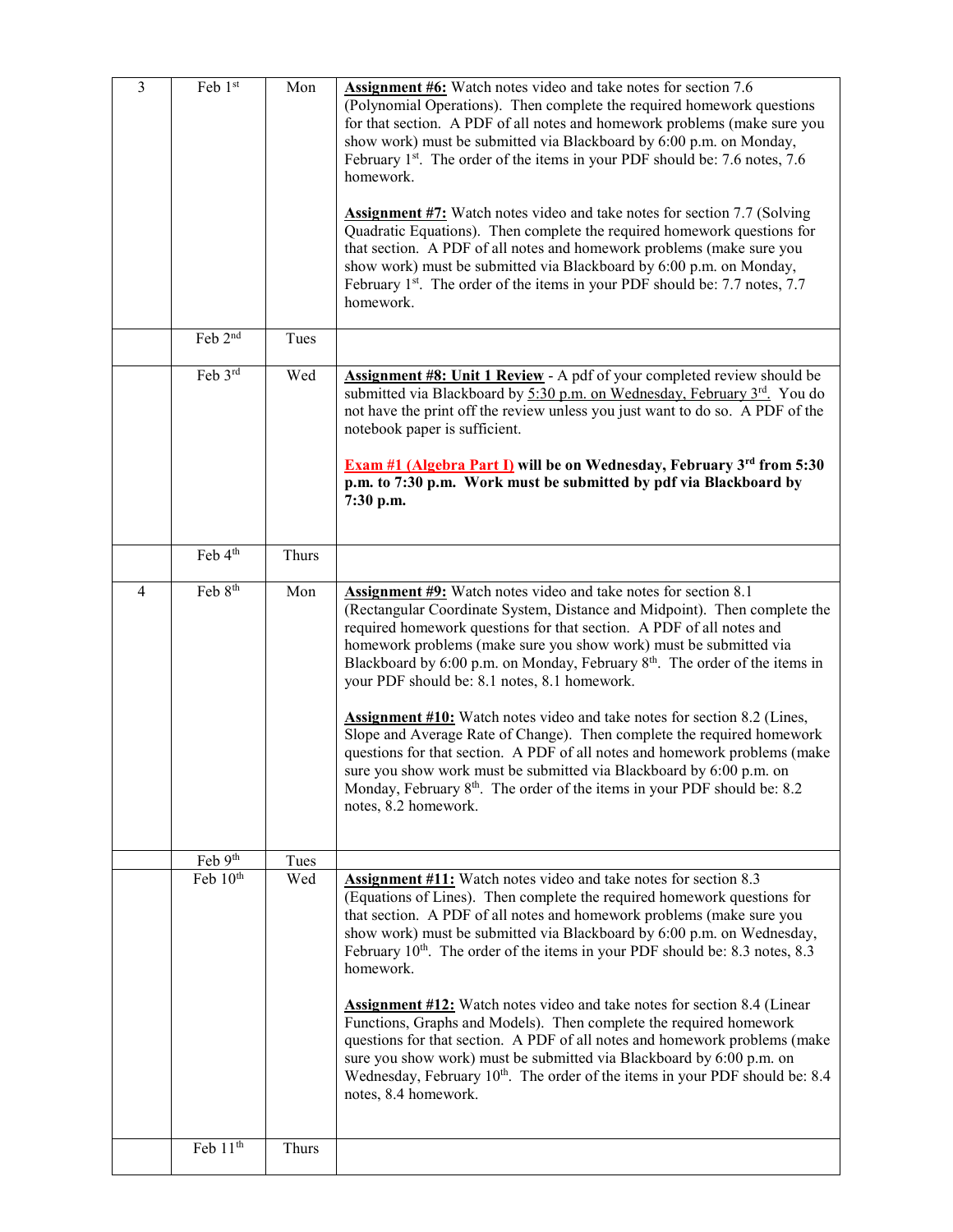| 5 | Feb 15th | Mon   | <b>Assignment #13:</b> Watch notes video and take notes for section 8.7 (Solving<br>Systems of Linear Equations). Then complete the required homework<br>questions for that section. A PDF of all notes and homework problems (make<br>sure you show work) must be submitted via Blackboard by 6:00 p.m. on<br>Monday, February 15 <sup>th</sup> . The order of the items in your PDF should be: 8.7<br>notes, 8.7 homework.<br><b>Assignment #14:</b> Watch notes video and take notes for section 8.8<br>(Applications of Linear Systems). Then complete the required homework<br>questions for that section. A PDF of all notes and homework problems (make<br>sure you show work) must be submitted via Blackboard by 6:00 p.m. on<br>Monday, February 15th. The order of the items in your PDF should be: 8.8<br>notes, 8.8 homework.                    |
|---|----------|-------|---------------------------------------------------------------------------------------------------------------------------------------------------------------------------------------------------------------------------------------------------------------------------------------------------------------------------------------------------------------------------------------------------------------------------------------------------------------------------------------------------------------------------------------------------------------------------------------------------------------------------------------------------------------------------------------------------------------------------------------------------------------------------------------------------------------------------------------------------------------|
|   | Feb 16th | Tues  |                                                                                                                                                                                                                                                                                                                                                                                                                                                                                                                                                                                                                                                                                                                                                                                                                                                               |
|   | Feb 17th | Wed   | Assignment #15: Unit 2 Review - A pdf of your completed review should be<br>submitted via Blackboard by 5:30 p.m. on Wednesday, February 17th. You<br>do not have the print off the review unless you just want to do so. A PDF of<br>the notebook paper is sufficient.<br><b>Exam #2 (Algebra Part II)</b> will be on Wednesday, February 17th from<br>5:30 p.m. to 7:30 p.m. Work must be submitted by pdf via Blackboard<br>by 7:30 p.m.                                                                                                                                                                                                                                                                                                                                                                                                                   |
|   | Feb 18th | Thurs |                                                                                                                                                                                                                                                                                                                                                                                                                                                                                                                                                                                                                                                                                                                                                                                                                                                               |
| 6 | Feb 22nd | Mon   | <b>Assignment #16:</b> Watch notes video and take notes for section 6.5<br>(Applications of Decimals and Percents). Then complete the required<br>homework questions for that section. A PDF of all notes and homework<br>problems (make sure you show work) must be submitted via Blackboard by<br>6:00 p.m. on Monday, February 22 <sup>nd</sup> . The order of the items in your PDF<br>should be: 6.5 notes, 6.5 homework.<br><b>Assignment #17:</b> Watch notes video and take notes for the Conversions<br>section. Then complete the required homework questions for that section A<br>PDF of all notes and homework problems (make sure you show work) must<br>be submitted via Blackboard by 6:00 p.m. on Monday, February 22 <sup>nd</sup> . The<br>order of the items in your PDF should be: Conversions notes, Conversions<br>homework worksheet. |
|   | Feb 23rd | Tues  |                                                                                                                                                                                                                                                                                                                                                                                                                                                                                                                                                                                                                                                                                                                                                                                                                                                               |
|   | Feb 24th | Wed   | Assignment #18: Watch notes video and take notes for the section 7.3 (Ratio,<br>Proportion and Variation). Then complete the required homework questions<br>for that section. A PDF of all notes and homework problems (make sure you<br>show work) must be submitted via Blackboard by 6:00 p.m. on Wednesday,<br>February 24 <sup>th</sup> . The order of the items in your PDF should be: 7.3 notes, 7.3<br>homework.<br><b>Assignment #19:</b> Watch notes video and take notes for the section 7.5<br>(Scientific Notation). Then complete the required homework questions for<br>that section. A PDF of all notes and homework problems (make sure you<br>show work) must be submitted via Blackboard by 6:00 p.m. on Wednesday,<br>February 24 <sup>th</sup> . The order of the items in your PDF should be: 7.5 notes, 7.5<br>homework.               |
|   | Feb 25th | Thurs |                                                                                                                                                                                                                                                                                                                                                                                                                                                                                                                                                                                                                                                                                                                                                                                                                                                               |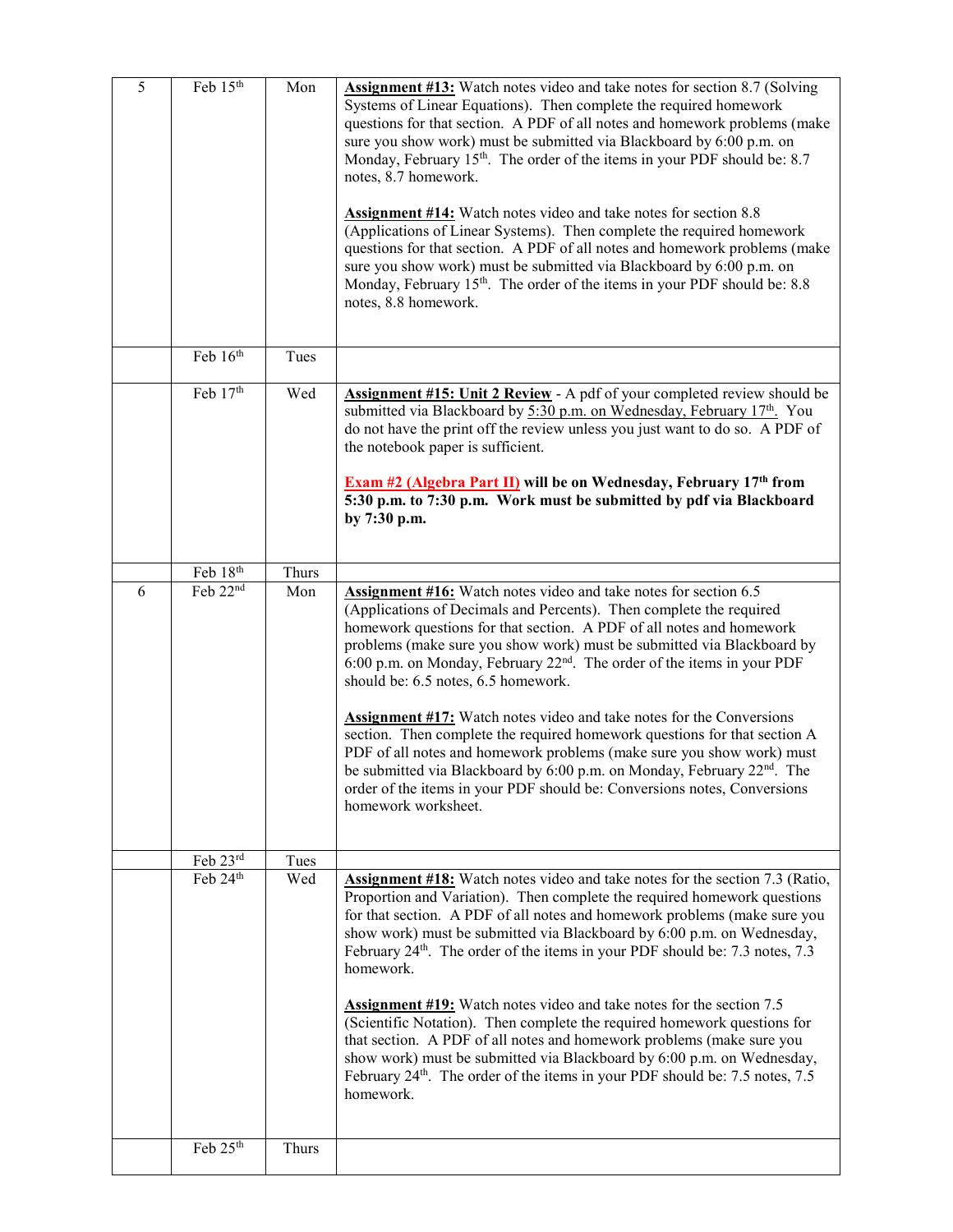| $\overline{7}$ | Mar $1st$              | Mon   | Assignment #20: Watch notes video and take notes for the section 13.1 (The<br>Time Value of Money). Then complete the required homework questions for<br>that section. A PDF of all notes and homework problems (make sure you<br>show work) must be submitted via Blackboard by 6:00 p.m. on Monday,<br>March 1 <sup>st</sup> . The order of the items in your PDF should be: 13.1 notes, 13.1<br>homework.                                                                                                                                                                                                                                                                                                                                                                                                                                                                                                         |
|----------------|------------------------|-------|----------------------------------------------------------------------------------------------------------------------------------------------------------------------------------------------------------------------------------------------------------------------------------------------------------------------------------------------------------------------------------------------------------------------------------------------------------------------------------------------------------------------------------------------------------------------------------------------------------------------------------------------------------------------------------------------------------------------------------------------------------------------------------------------------------------------------------------------------------------------------------------------------------------------|
|                | Mar 2 <sup>nd</sup>    | Tues  |                                                                                                                                                                                                                                                                                                                                                                                                                                                                                                                                                                                                                                                                                                                                                                                                                                                                                                                      |
|                | Mar 3rd                | Wed   | <b>Assignment #21:</b> Watch notes video and take notes for the section 13.4 (The<br>Costs and Advantages of Home Ownership). Then complete the required<br>homework questions for that section. A PDF of all notes and homework<br>problems (make sure you show work) must be submitted via Blackboard by<br>6:00 p.m. on Wednesday, Mar 3 <sup>rd</sup> . The order of the items in your PDF should<br>be: 13.4 notes, 13.4 homework.<br><b>Assignment #22:</b> Watch notes video and take notes for the section 13.5<br>(Annuities). Then complete the required homework questions for that<br>section. A PDF of all notes and homework problems (make sure you show<br>work) must be submitted via Blackboard by 6:00 p.m. on Wednesday, Mar<br>3 <sup>rd</sup> . The order of the items in your PDF should be: 13.5 notes, 13.5<br>homework worksheet.                                                          |
|                | Mar 4 <sup>th</sup>    | Thurs |                                                                                                                                                                                                                                                                                                                                                                                                                                                                                                                                                                                                                                                                                                                                                                                                                                                                                                                      |
| 8              | March 8 <sup>th</sup>  | Mon   | <b>Assignment #23: Unit 3 Review</b> - A pdf of your completed review should be<br>submitted via Blackboard by 5:30 p.m. on Monday, March 8th. You do not<br>have the print off the review unless you just want to do so. A PDF of the<br>notebook paper is sufficient.<br>Exam #3 (Consumer Math) will be on Monday, March 8th from 5:30 p.m.<br>to 7:30 p.m. Work must be submitted by pdf via Blackboard by 7:30<br>p.m.                                                                                                                                                                                                                                                                                                                                                                                                                                                                                          |
|                | March 9th              | Tues  |                                                                                                                                                                                                                                                                                                                                                                                                                                                                                                                                                                                                                                                                                                                                                                                                                                                                                                                      |
|                | March 10 <sup>th</sup> | Wed   | <b>Assignment #24:</b> Watch notes video and take notes for section 9.2<br>(Polygons, Angles in a Triangle, Classifying Triangles). Then complete the<br>required homework questions for that section. A PDF of all notes and<br>homework problems (make sure you show work) must be submitted via<br>Blackboard by 6:00 p.m. on Wednesday, March 10 <sup>th</sup> . The order of the items<br>in your PDF should be: 9.2 notes, 9.2 homework.<br><b>Assignment #25:</b> Watch notes video and take notes for section 9.3<br>(Geometry of Triangles: Congruence, Similarity and the Pythagorean<br>Theorem). Then complete the required homework questions for that section.<br>A PDF of all notes and homework problems (make sure you show work)<br>must be submitted via Blackboard by 6:00 p.m. on Wednesday, March 10 <sup>th</sup> .<br>The order of the items in your PDF should be: 9.3 notes, 9.3 homework. |
|                | March 11 <sup>th</sup> | Thurs |                                                                                                                                                                                                                                                                                                                                                                                                                                                                                                                                                                                                                                                                                                                                                                                                                                                                                                                      |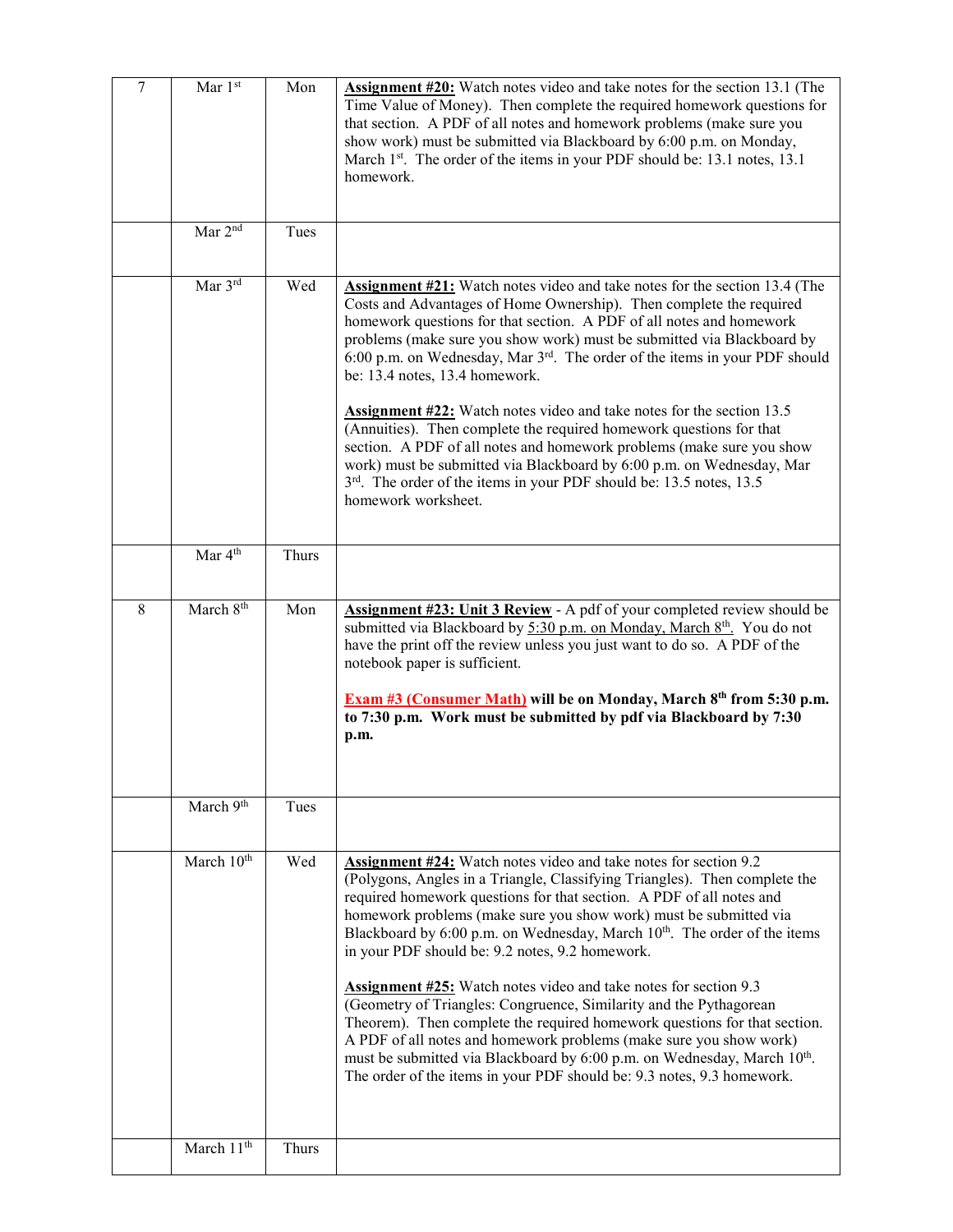|    | March 15th<br>to $19th$ | Mon-Fri      | <b>Spring Break</b>                                                                                                                                                                                                                                                                                                                                                                                                                                                                                                                                                                                                                                                                                                                                                                                                            |
|----|-------------------------|--------------|--------------------------------------------------------------------------------------------------------------------------------------------------------------------------------------------------------------------------------------------------------------------------------------------------------------------------------------------------------------------------------------------------------------------------------------------------------------------------------------------------------------------------------------------------------------------------------------------------------------------------------------------------------------------------------------------------------------------------------------------------------------------------------------------------------------------------------|
| 9  | March 22 <sup>nd</sup>  | Mon          | Assignment #26: Watch notes video and take notes for section 9.4<br>(Perimeter, Area and Circumference). Then complete the required homework<br>questions for that section. A PDF of all notes and homework problems (make<br>sure you show work) must be submitted via Blackboard by 6:00 p.m. on<br>Monday, March 22 <sup>nd</sup> . The order of the items in your PDF should be: 9.4<br>notes, 9.4 homework.<br><b>Assignment #27:</b> Watch notes video and take notes for section 9.5 (Volume<br>and Surface Area). Then complete the required homework questions for that<br>section. A PDF of all notes and homework problems (make sure you show<br>work) must be submitted via Blackboard by 6:00 p.m. on Monday, March<br>22 <sup>nd</sup> . The order of the items in your PDF should be: 9.5 notes, 9.5 homework. |
|    | March 23rd              | Tues         |                                                                                                                                                                                                                                                                                                                                                                                                                                                                                                                                                                                                                                                                                                                                                                                                                                |
|    | March 24 <sup>th</sup>  | Wed          | <b>Assignment #28:</b> Watch notes videos and take notes for the section called<br>Intro to Trigonometry (note that there are two notes videos). Then complete<br>the required homework questions for that section. A PDF of all notes and<br>homework problems (make sure you show work) must be submitted via<br>Blackboard by 6:00 p.m. on Wednesday, March 24 <sup>th</sup> . The order of the items<br>in your PDF should be: Intro to Trig notes, Trig Ratios Practice worksheet,<br>Inverse Trig Functions worksheet, Using Trig to Find Distances worksheet.                                                                                                                                                                                                                                                           |
|    | March 25th              | <b>Thurs</b> |                                                                                                                                                                                                                                                                                                                                                                                                                                                                                                                                                                                                                                                                                                                                                                                                                                |
| 10 | March 29th              | Mon          | Assignment #29: Unit 4 Review - A pdf of your completed review should be<br>submitted via Blackboard by 5:30 p.m. on Monday, March 29th. You do not<br>have the print off the review unless you just want to do so. A PDF of the<br>notebook paper is sufficient.<br><b>Exam #4 (Geometry)</b> will be on Monday, March 29th from 5:30 p.m. to<br>7:30 p.m. Work must be submitted by pdf via Blackboard by 7:30 p.m.                                                                                                                                                                                                                                                                                                                                                                                                          |
|    | March 30 <sup>th</sup>  | Tues         |                                                                                                                                                                                                                                                                                                                                                                                                                                                                                                                                                                                                                                                                                                                                                                                                                                |
|    | March 31st              | Wed          | <b>Assignment #30:</b> Watch notes video and take notes for section 2.2 (Venn<br>Diagrams and Subsets). Then complete the required homework questions for<br>that section. A PDF of all notes and homework problems (make sure you<br>show work) must be submitted via Blackboard by 6:00 p.m. on Wednesday,<br>March 31 <sup>st</sup> . The order of the items in your PDF should be: 2.2 notes, 2.2<br>homework.<br><b>Assignment #31:</b> Watch notes video and take notes for section 2.3 (Set<br>Operations). Then complete the required homework questions for that<br>section. A PDF of all notes and homework problems (make sure you show<br>work) must be submitted via Blackboard by 6:00 p.m. on Wednesday, March<br>31 <sup>st</sup> . The order of the items in your PDF should be: 2.3 notes, 2.3 homework.     |
|    | Apr 1st                 | Thurs        |                                                                                                                                                                                                                                                                                                                                                                                                                                                                                                                                                                                                                                                                                                                                                                                                                                |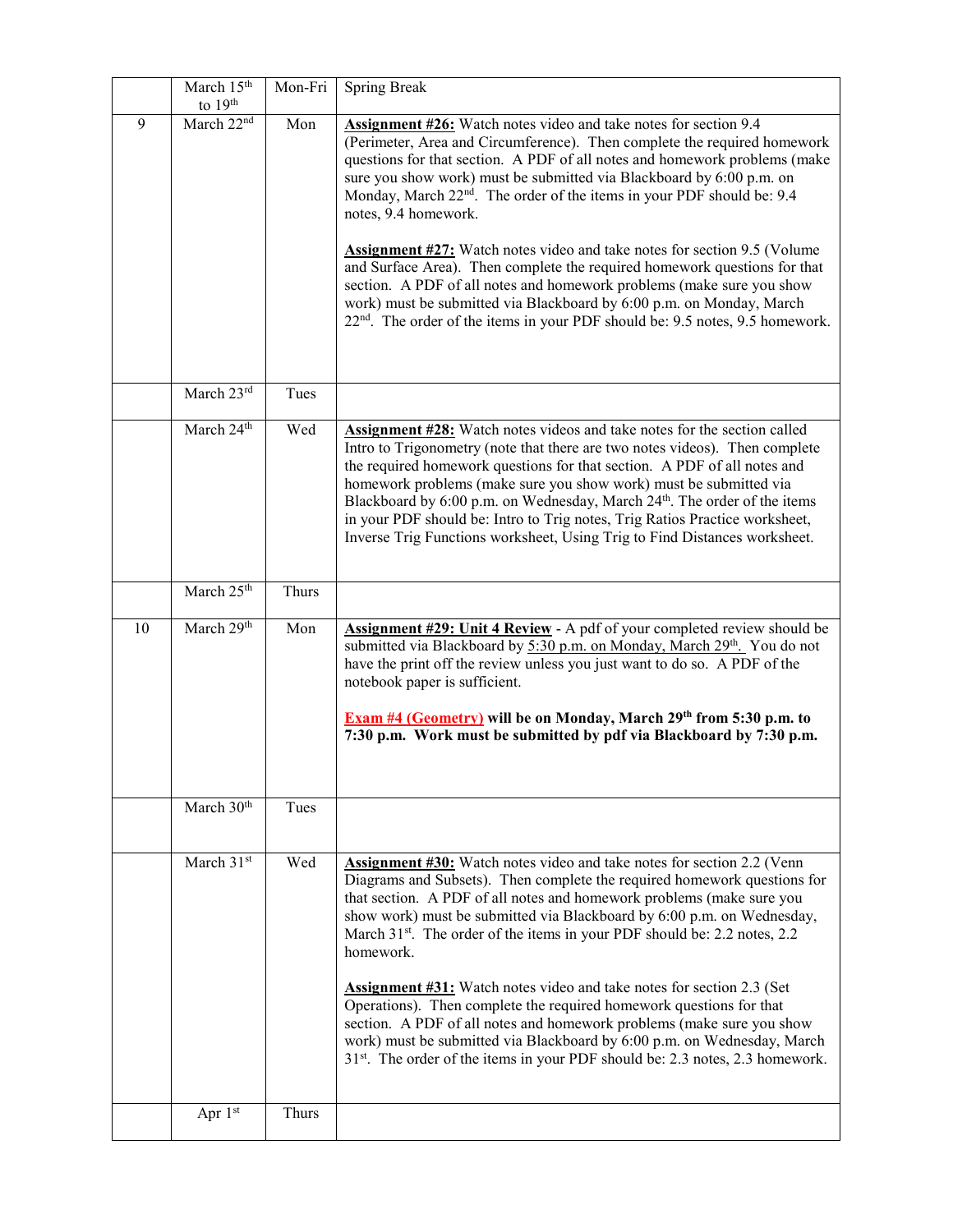| 11 | Apr $\overline{5^{th}}$ | Mon   | Assignment #32: Watch notes video and take notes for section 2.4 (Surveys<br>and Cardinal Numbers). Then complete the required homework questions for<br>that section. A PDF of all notes and homework problems (make sure you<br>show work) must be submitted via Blackboard by 6:00 p.m. on Monday,<br>April 5 <sup>th</sup> . The order of the items in your PDF should be: 2.4 notes, 2.4<br>homework.<br><b>Assignment #33:</b> Watch notes video and take notes for section 10.1<br>(Counting by Systematic Listing). Then complete the required homework<br>questions for that section. A PDF of all notes and homework problems (make<br>sure you show work) must be submitted via Blackboard by 6:00 p.m. on<br>Monday, April 5 <sup>th</sup> . The order of the items in your PDF should be: 10.1 notes,<br>10.1 homework.                            |
|----|-------------------------|-------|-----------------------------------------------------------------------------------------------------------------------------------------------------------------------------------------------------------------------------------------------------------------------------------------------------------------------------------------------------------------------------------------------------------------------------------------------------------------------------------------------------------------------------------------------------------------------------------------------------------------------------------------------------------------------------------------------------------------------------------------------------------------------------------------------------------------------------------------------------------------|
|    | Apr $6th$               | Tues  |                                                                                                                                                                                                                                                                                                                                                                                                                                                                                                                                                                                                                                                                                                                                                                                                                                                                 |
|    | Apr 7 <sup>th</sup>     | Wed   | <b>Assignment #34:</b> Watch notes video and take notes for section 10.2 (Using<br>the Fundamental Counting Principle). Then complete the required homework<br>questions for that section. A PDF of all notes and homework problems (make<br>sure you show work) must be submitted via Blackboard by 6:00 p.m. on<br>Wednesday, April 7 <sup>th</sup> . The order of the items in your PDF should be: 10.2<br>notes, 10.2 homework.<br><b>Assignment #35:</b> Watch notes video and take notes for section 10.5<br>(Counting Problems Involving "Not" and "Or"). Then complete the required<br>homework questions for that section. A PDF of all notes and homework<br>problems (make sure you show work) must be submitted via Blackboard by<br>6:00 p.m. on Wednesday, April 7th. The order of the items in your PDF<br>should be: 10.5 notes, 10.5 homework. |
|    | Apr 8 <sup>th</sup>     | Thurs |                                                                                                                                                                                                                                                                                                                                                                                                                                                                                                                                                                                                                                                                                                                                                                                                                                                                 |
| 12 | April 12 <sup>th</sup>  | Mon   | Assignment #36: Unit 5 Review - A pdf of your completed review should be<br>submitted via Blackboard by 5:30 p.m. on Monday, April 12 <sup>th</sup> . You do not<br>have the print off the review unless you just want to do so. A PDF of the<br>notebook paper is sufficient.<br>Exam #5 (Sets and Counting) will be on Monday, April 12th from 5:30<br>p.m. to 7:30 p.m. Work must be submitted by pdf via Blackboard by<br>7:30 p.m.                                                                                                                                                                                                                                                                                                                                                                                                                         |
|    | April 13th              | Tues  |                                                                                                                                                                                                                                                                                                                                                                                                                                                                                                                                                                                                                                                                                                                                                                                                                                                                 |
|    | April 14th              | Wed   | <b>Assignment #37:</b> Watch notes video and take notes for section 11.1 (Basic<br>Probability). Then complete the required homework questions for that<br>section. A PDF of all notes and homework problems (make sure you show<br>work) must be submitted via Blackboard by 6:00 p.m. on Wednesday, April<br>14th. The order of the items in your PDF should be: 11.1 notes, 11.1<br>homework.<br><b>Assignment #38:</b> Watch notes video and take notes for section 11.2 (Events<br>Involving "Not" and "Or"). Then complete the required homework questions<br>for that section. A PDF of all notes and homework problems (make sure you<br>show work) must be submitted via Blackboard by 6:00 p.m. on Wednesday,<br>April 14 <sup>th</sup> . The order of the items in your PDF should be: 11.2 notes, 11.2<br>homework.                                 |
|    | April $15^{th}$         | Thurs |                                                                                                                                                                                                                                                                                                                                                                                                                                                                                                                                                                                                                                                                                                                                                                                                                                                                 |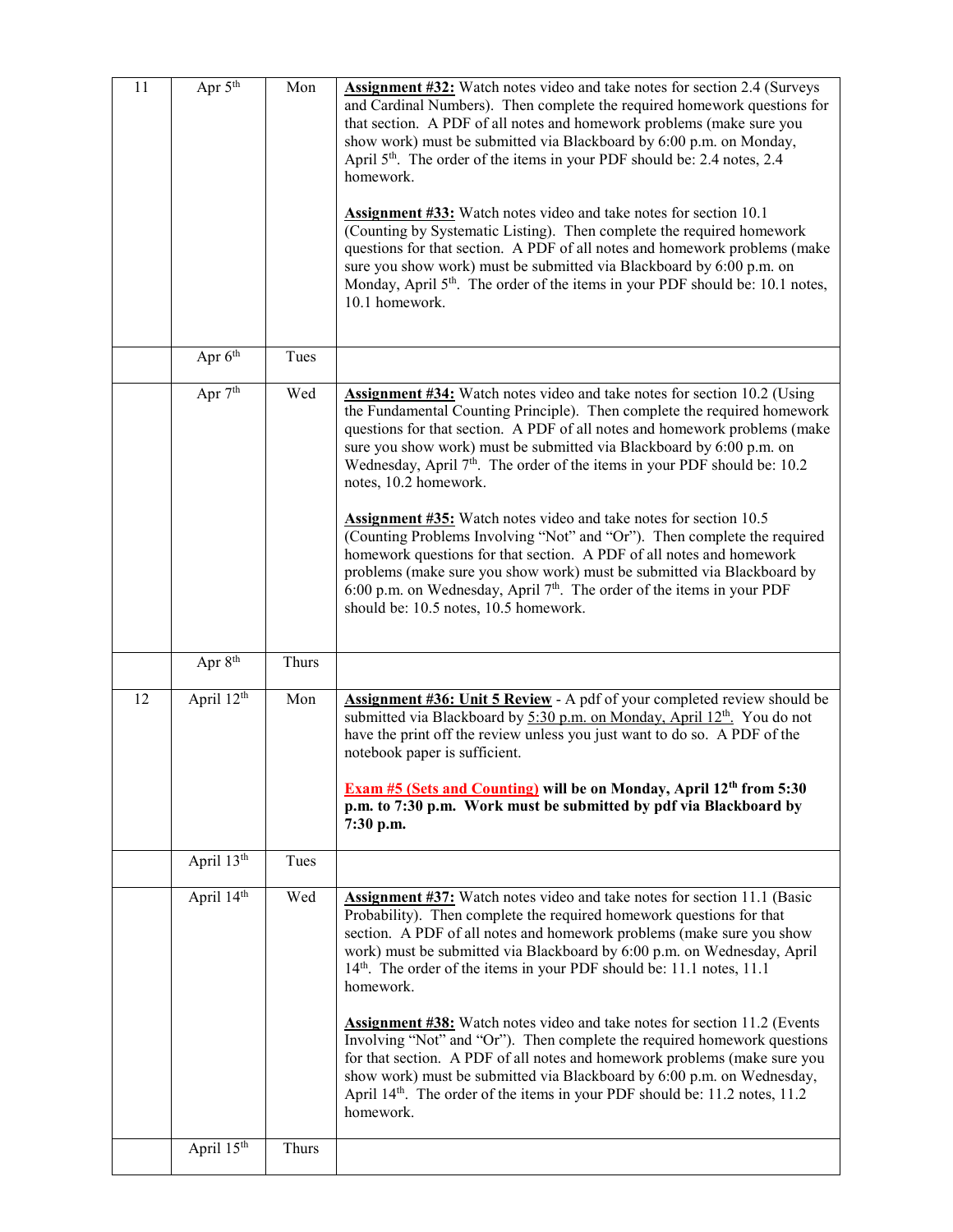| 13 | April 19th             | Mon   | Assignment #39: Watch notes video and take notes for section 11.3<br>(Conditional Probability and Events Involving "And"). Then complete the<br>required homework questions for that section. A PDF of all notes and<br>homework problems (make sure you show work) must be submitted via<br>Blackboard by 6:00 p.m. on Monday, April 19th. The order of the items in<br>your PDF should be: 11.3 notes, 11.3 homework.<br><b>Assignment 40:</b> Watch notes video and take notes for section 11.5 (Expected<br>Value). Then complete the required homework questions for that section. A<br>PDF of all notes and homework problems (make sure you show work) must<br>be submitted via Blackboard by 6:00 p.m. on Monday, April 19th. The order<br>of the items in your PDF should be: 11.5 notes, 11.5 homework. |
|----|------------------------|-------|-------------------------------------------------------------------------------------------------------------------------------------------------------------------------------------------------------------------------------------------------------------------------------------------------------------------------------------------------------------------------------------------------------------------------------------------------------------------------------------------------------------------------------------------------------------------------------------------------------------------------------------------------------------------------------------------------------------------------------------------------------------------------------------------------------------------|
|    | April 20 <sup>th</sup> | Tues  |                                                                                                                                                                                                                                                                                                                                                                                                                                                                                                                                                                                                                                                                                                                                                                                                                   |
|    | April 21st             | Wed   | <b>Assignment #41:</b> Watch notes video and take notes for section 12.1 (Visual<br>Displays of Data). Then complete the required homework questions for that<br>section. A PDF of all notes and homework problems (make sure you show<br>work) must be submitted via Blackboard by 6:00 p.m. on Wednesday, April<br>21 <sup>st</sup> . The order of the items in your PDF should be: 12.1 notes, 12.1<br>homework.                                                                                                                                                                                                                                                                                                                                                                                               |
|    | April 22nd             | Thurs |                                                                                                                                                                                                                                                                                                                                                                                                                                                                                                                                                                                                                                                                                                                                                                                                                   |
| 14 | April 26th             | Mon   | <b>Assignment #42:</b> Watch notes video and take notes for section 12.2<br>(Measuring Central Tendency). Then complete the required homework<br>questions for that section. A PDF of all notes and homework problems (make<br>sure you show work) must be submitted via Blackboard by 6:00 p.m. on<br>Monday, April 26 <sup>th</sup> . The order of the items in your PDF should be: 12.2 notes,<br>12.2 homework.                                                                                                                                                                                                                                                                                                                                                                                               |
|    | April 27 <sup>th</sup> | Tues  |                                                                                                                                                                                                                                                                                                                                                                                                                                                                                                                                                                                                                                                                                                                                                                                                                   |
|    | April 28th             | Wed   | Begin working on Unit 6 Review as well as Final Review                                                                                                                                                                                                                                                                                                                                                                                                                                                                                                                                                                                                                                                                                                                                                            |
|    | April 29th             | Thurs |                                                                                                                                                                                                                                                                                                                                                                                                                                                                                                                                                                                                                                                                                                                                                                                                                   |
| 15 | May 3rd                | Mon   | Assignment #43: Unit 6 Review - A pdf of your completed review should be<br>submitted via Blackboard by 5:30 p.m. on Monday, May 3rd. You do not<br>have the print off the review unless you just want to do so. A PDF of the<br>notebook paper is sufficient.<br><b>Exam #6 (Probability and Statistics)</b> will be on Monday, May 3 <sup>rd</sup> from<br>5:30 p.m. to 7:30 p.m. Work must be submitted by pdf via Blackboard<br>by 7:30 p.m.<br>Also, you need to be working on <b>Assignment #44: Final Exam Review</b> . It<br>will be due on Monday, May 10th. IT IS LONG!!! DON'T WAIT UNTIL<br>THE LAST MINUTE! ! IT WILL COUNT AS TWO HOMEWORK<br><b>GRADES.</b>                                                                                                                                        |
|    | May 4 <sup>th</sup>    | Tues  |                                                                                                                                                                                                                                                                                                                                                                                                                                                                                                                                                                                                                                                                                                                                                                                                                   |
|    | May 5 <sup>th</sup>    | Wed   | Continue working on <b>Assignment #44: Final Exam Review</b> . It will be due<br>on Monday, May 10th. IT IS LONG !!! DON'T WAIT UNTIL THE LAST<br>MINUTE! IT WILL COUNT AS TWO HOMEWORK GRADES.                                                                                                                                                                                                                                                                                                                                                                                                                                                                                                                                                                                                                   |
|    | May $6th$              | Thurs |                                                                                                                                                                                                                                                                                                                                                                                                                                                                                                                                                                                                                                                                                                                                                                                                                   |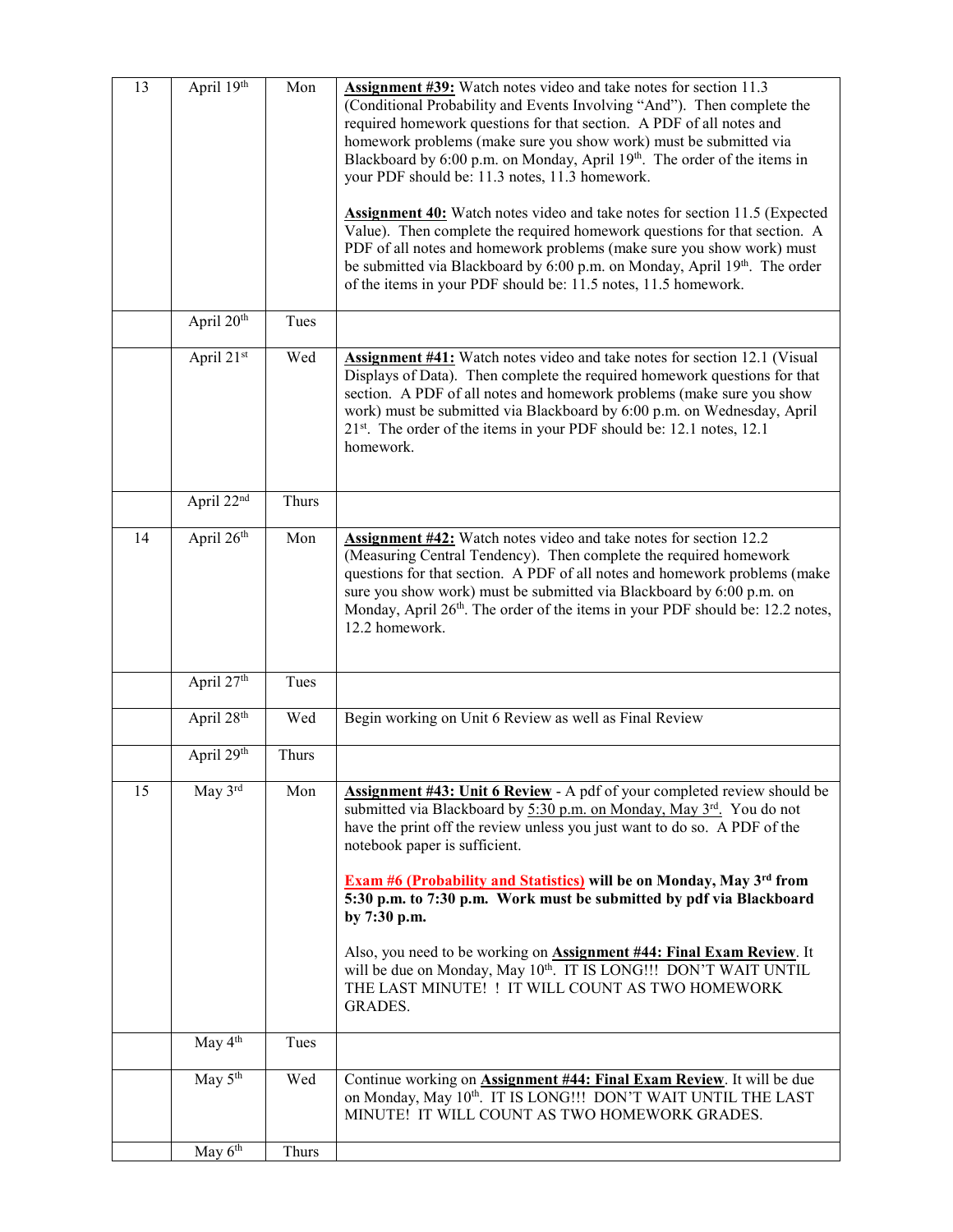| 16 | May $10th$ | Mon | <b>Assignment #44: Final Exam Review</b> - A pdf of your completed review<br>should be submitted via Blackboard by 5:30 p.m. on Monday, May 10 <sup>th</sup> . You<br>do not have the print off the review unless you just want to do so. A PDF of<br>the notebook paper is sufficient. |
|----|------------|-----|-----------------------------------------------------------------------------------------------------------------------------------------------------------------------------------------------------------------------------------------------------------------------------------------|
|    |            |     | <b>Comprehensive Final Exam:</b> The tentative exam time is Monday, May<br>10 <sup>th</sup> from 5:30 p.m. - 8:00 p.m. Work must be submitted by pdf via<br>Blackboard by 8:00 p.m.                                                                                                     |

*Note: This schedule is tentative and may be altered as deemed necessary by the instructor. If there are any changes, they will be announced in class and via a Blackboard announcement.*